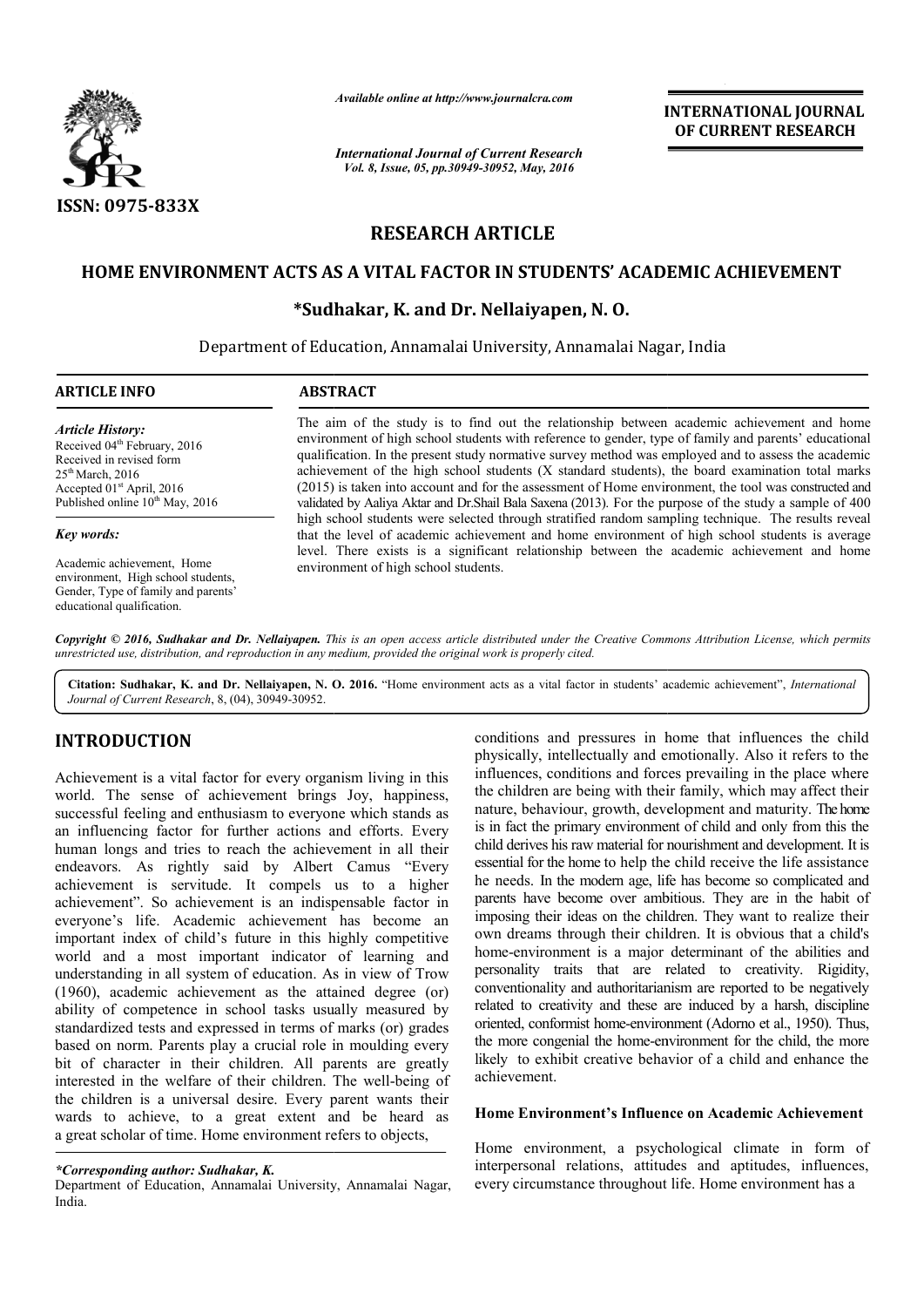great influence on the child's success, especially academic achievement, as the child provided a set of capabilities by the home environment in their daily life. A favourable home environment provided to the children (or) the students by the parents not only in materialistic manner but with ingredients as

- Right among of protection with independence as well a genuine monitoring practice.
- Proper and channelized involvement of parents in their daily activities.
- A stimulating factor in academics
- Sensible demands and expectations from the child's efforts and initiatives.
- Unconditional acceptance, friendliness, kindness

which inturn, strengthens the child (both physically and psychologically) to achieve in academics as well as all endeavors of life, Whereas the unfavourable (or) extremely favourable environment spoils the child right from their behaviour to academics. The unbalanced environment (unfavourable (or) extremely favourable) in the form of

- Over (or) less protection rendered to the child.
- Extreme involvement (or) indulgent (or) Lethargic manner.
- Over pressure on the academics.
- Strict in rules and regulation (or) uncaring attitude

which affects the academic achievement of the children (or) students. Thus the factor-home environment directly influences the academic achievement of the child.

### **Objectives of the study**

The following are the objectives formulated for the present study:

- 1. To find out the level of academic achievement of high school students.
- 2. To find out the level of home environment of high school students
- 3. To find out whether there is any significant difference in the academic achievement scores of high school students with regard to sub-samples gender, type of family and parents' educational qualification.
- 4. To find out whether there is any significant difference in the home environment scores of high school students with regard to sub-samples gender, type of family and parents' educational qualification
- 5. To find out whether there is any significant relationship between the academic achievement and home environment of high school students.

# **Hypotheses of the study**

The following were the hypotheses framed from the formulated objectives:

- 1. The level of academic achievement of high school students is low.
- 2. The level of home environment of high school students is  $\log$
- 3. There is no significant difference in the academic achievement scores of high school students with regard to sub-samples gender, type of family and parents' educational qualification
- 4. There is no significant difference in the home environment scores of high school students with regard to sub-samples gender and type of family and parents' educational qualification
- 5. There is no significant relationship between the academic achievement and home environment of high school students.

### **Methodology, sample and tools used for the study**

The normative survey method has been adopted in this study. The stratified random sampling technique has been used in the selection was used to collect the data from a sample of 400 high school students in Tiruvallur district in Tamilnadu State. To assess the academic achievement of the high school students (X standard students), the board examination total marks (2015) is taken into account by the investigator and for the assessment of Home environment constructed and validated by AaliyaAktar and Dr.ShailBalaSaxena (2013)

#### **Scoring procedure**

In order to assess the academic achievement the entire sample is divided into three groups namely, high academic achievement, average-academic achievement and lowacademic achievement groups, the investigator assumed normality of distribution of academic achievement scores and followed the procedure of using sigma (σ) distance. The subjects whose academic achievement falls between M-1 to M+1 are classified as with average-academic achievement. Those subjects whose academic achievement falls below M-1 were regarded as low-academic achievement while subjects whose scores were above M+1 were classified as highacademic achievement which is given in the Table 1

**Table 1. The norms of Academic Achievement Level of High School Students**

| Variable    | S. No | Method        | Mean         | S.D | Score     | Group   |
|-------------|-------|---------------|--------------|-----|-----------|---------|
| Academic    |       | $Mean +$      | 382.49+59.79 |     | 442 and   | High    |
| Achievement |       | SD            |              |     | above     | Level   |
|             | 2.    | In            |              |     | $223$ to  | Average |
|             |       | between       |              |     | 441       |         |
|             |       | <b>Scores</b> | 382.49+59.79 |     |           |         |
|             | 3.    | Mean -        |              |     | $222$ and | Low     |
|             |       | SD            |              |     | below     | level   |

The percentile norms for the home environment have been calculated from the manual and are given in the following Table 2

#### **Analysis and interpretation data**

The following statistical techniques have been used in the present study

- (i) Descriptive Analysis
- (ii) Differential Analysis
- (iii) Correlation Analysis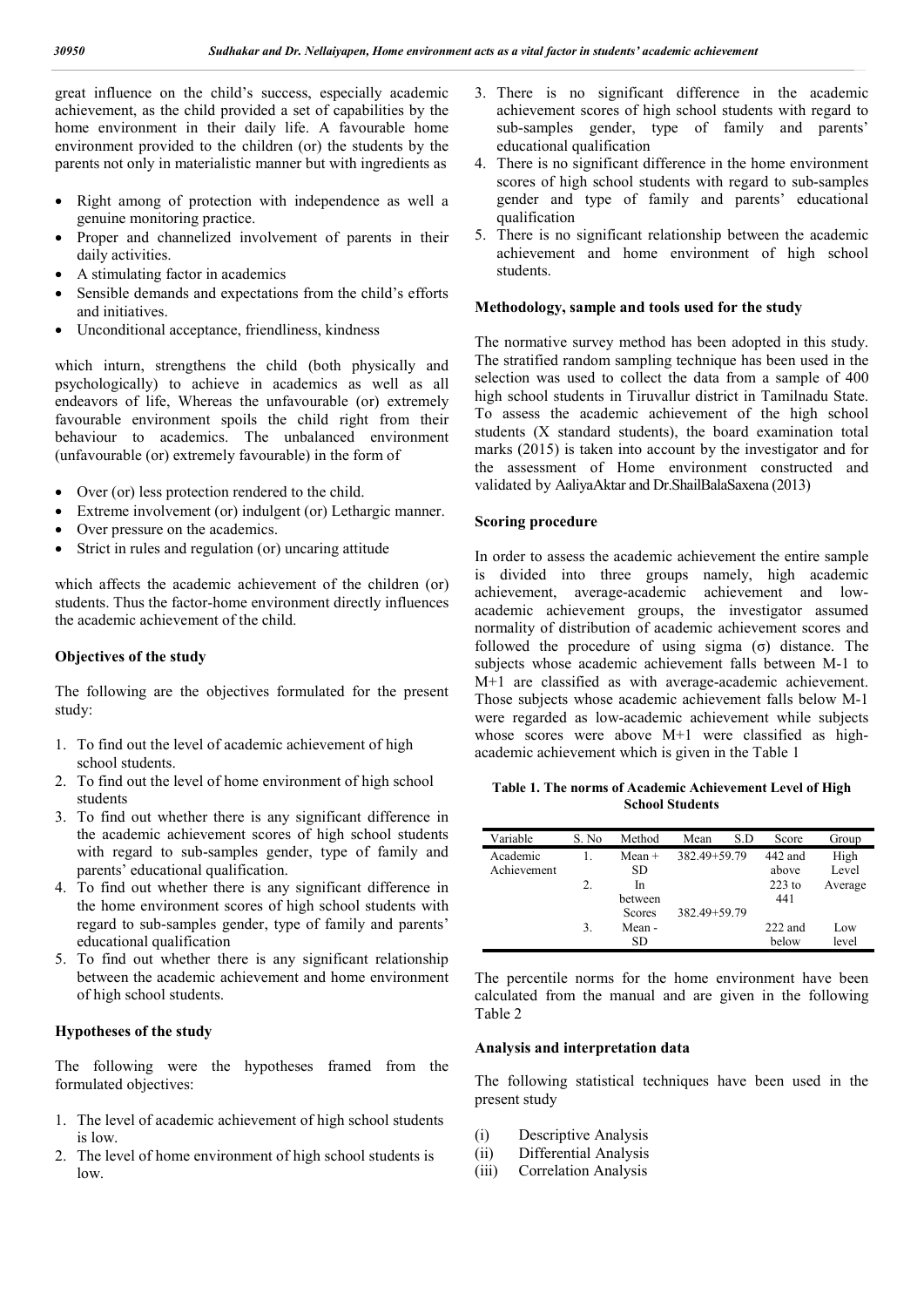#### **Table 2. The percentile norms for the Home environment**

| S. No. | Range         | Level of home environment |
|--------|---------------|---------------------------|
|        | 144 and above | High level                |
|        | 118-143       | Average level             |
|        | 117 and below | Low level                 |

The analysis and interpretation are given the following tables

#### **Hypothesis 1**

The level of academic achievement of high school students is low.

**Table 3. The Mean and Standard Deviation scores of academic achievement of high school students**

| Variable             |     | Mean   | <b>Standard Deviation</b> |
|----------------------|-----|--------|---------------------------|
| Academic achievement | 400 | 382.49 |                           |

The mean and standard deviation for academic achievement score of entire sample are 382.49 and 59.79 respectively, which indicates that the mean score lies between than the average value (223-441). Hence the hypothesis is rejected and it is concluded that the academic achievement of high school students of entire sample is average.

#### **Hypothesis 2**

The level of Home environment of high school students is low.

**Table 4. The Mean and Standard Deviation scores of home environment of high school students**

| Variable         |     | Mean   | <b>Standard Deviation</b> |
|------------------|-----|--------|---------------------------|
| Home environment | 400 | 126.25 | 1910                      |

Table 4 shows the mean and standard deviation for home environment scores of entire sample are 126.25 and 19.10 respectively, which indicates that the mean score lies between than 118 to 143 which indicates the average level of home environment, Hence the hypothesis is rejected, it is inferred that the home environment of high school students is average level.

#### **Hypothesis 3**

There is no significant difference between the academic achievement scores of high school students with regard to gender, type of family and parents' educational qualification. In order to find out whether there is any significant difference between male and female high school students in respect of their academic achievement, 't' value is calculated. The 't' ratio found to be 4.29 at 0.05 level and it is represented in Table 5. The 't' value is higher than the table value. Hence the stated hypothesis is rejected.

It is inferred that there is significant difference between male and female high school students in respect of their academic achievement. In order to find out whether there is any significant difference between joint family and nuclear family high school students in respect of their academic achievement

't' value is calculated. The 't' ratio found to be 1.68 at 0.05 level and it is represented in table 4.21. The 't' value is less than the table value. Hence the stated hypothesis is accepted. It is inferred that there is no significant difference between joint family and nuclear family high school students in respect of their academic achievement.

In order to find out whether there is any significant difference among high school students belonging to different parents' educational qualification in respect of their academic achievement; 'F' value is calculated. The 'F' ratio found to be 8.27 at 0.05 level and it is represented in table 6. The 'F' value is higher than the table value. Hence the stated hypothesis is rejected. It is inferred that there is a significant difference among high school students academic achievement in respect of their parents' educational qualification.

#### **Hypothesis 4**

There is no significant difference in the Home environment of high school students with regard to the sub-samples gender, type of family and parents' educational qualification. In order to find out whether there is any significant difference between male and female high school students in respect of their parent child relationship, 't' value is calculated. The 't' ratio found to be 2.51 at 0.05 level and it is represented in Table 7. The 't' value is higher than the table value. Hence the stated hypothesis is rejected. It is inferred that there is significant difference between male and female high school students in respect of their home environment. In order to find out whether there is any significant difference between joint family and nuclear family high school students in respect of their parent child relationship, 't' value is calculated. The 't' ratio found to be 1.12 at 0.05 level and it is represented in table 8. The 't' value is less than the table value. Hence the stated hypothesis is accepted. It is inferred that there is no significant difference between joint family and nuclear family high school students in respect of their home environment. In order to find out whether there is any significant difference among high school students belonging to different parental occupation in respect of their home environment; 'F' value is calculated. The 'F' ratio found to be 4.60 at 0.05 level and it is represented in table 8. The 'F' value is lesser than the table value. Hence the stated hypothesis is accepted. It is inferred that there is significant difference among high school students home environment in respect of their parent's educational qualification.

#### **Hypothesis-5**

There is no significant relationship between the academic achievement and Home environment of high school students.

Table 9, the co-efficient of correlation between academic achievement and Home environment of high school students is found to be  $N=400$ ,  $r=0.151$  at 0.01 level which indicates that there is a significant correlation between academic achievement and Home environment scores.

Therefore null hypothesis is rejected and it is concluded that there is a significant relationship between academic achievement and Home environment of high school students.